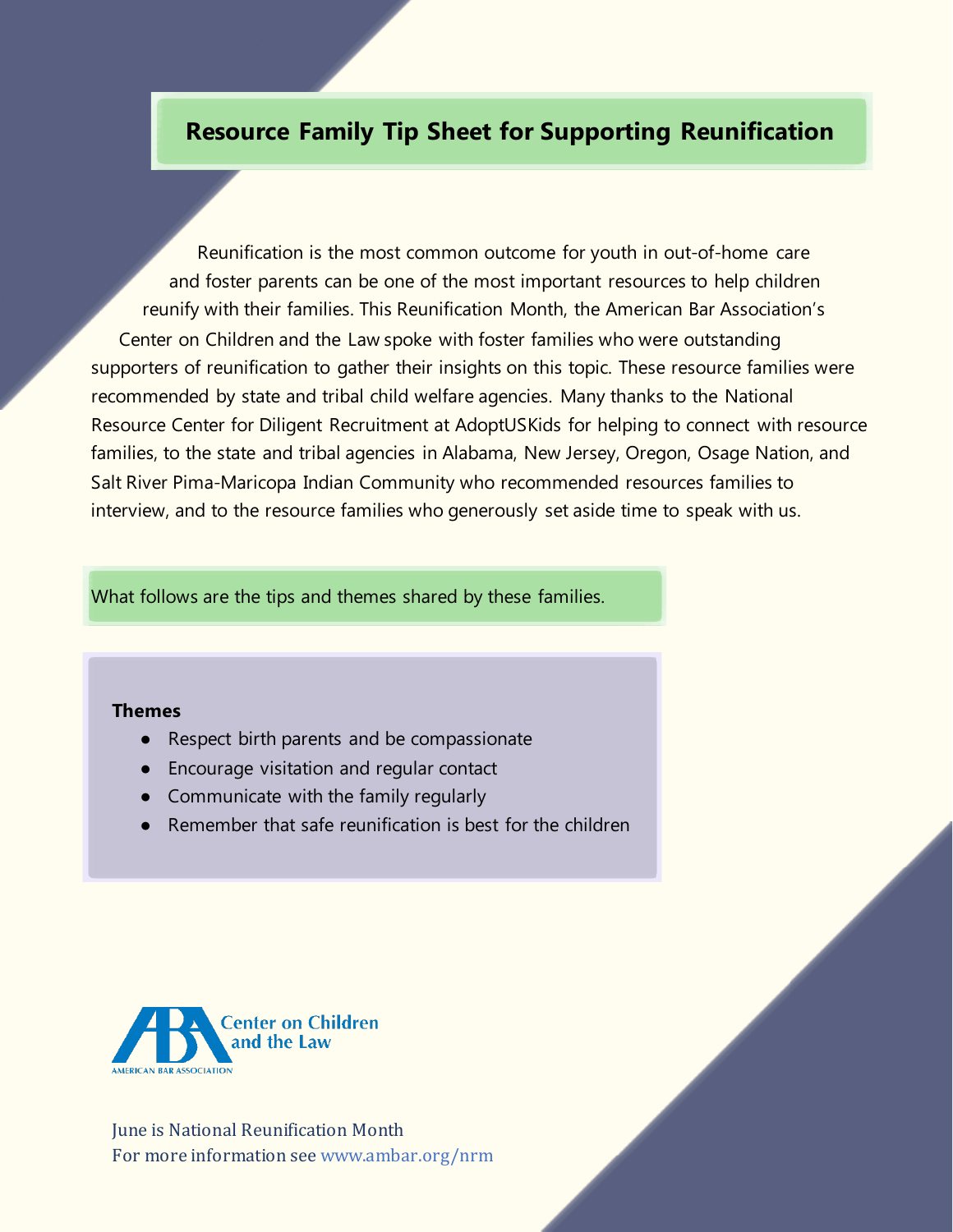#### **Respect the Birth Parents and Be Compassionate**

Across the board, the resource families we interviewed emphasized the importance of respecting parents from the start. Several said to treat birth parents not only with respect but with love. Many of our supporters highlighted the cyclical nature of dependency cases. A resource parent from Oregon said, "Often times in foster care, parents are villainized and judged. Foster parents need to love them and never make them feel like they are being judged. We need to encourage them and become cheerleaders for them."

Among the practical tips to show your respect and compassion, resource families suggested:

- Express genuine concern
- Be honest with birth parents
- Let the family know that your goal is to help them get their children back
- Understand how scared they are and try to alleviate it
- Refer to birth parents using parental terms such as "Mom" or "Dad" when with their children and ask your foster kids to call you by another name
- Believe people can change
- Assume that things will go well
- Understand that the families often have different life experience than you
- Look for ways to break down barriers
- See birth parents as people and help them as people
- Look for positives
- Act as a support for family

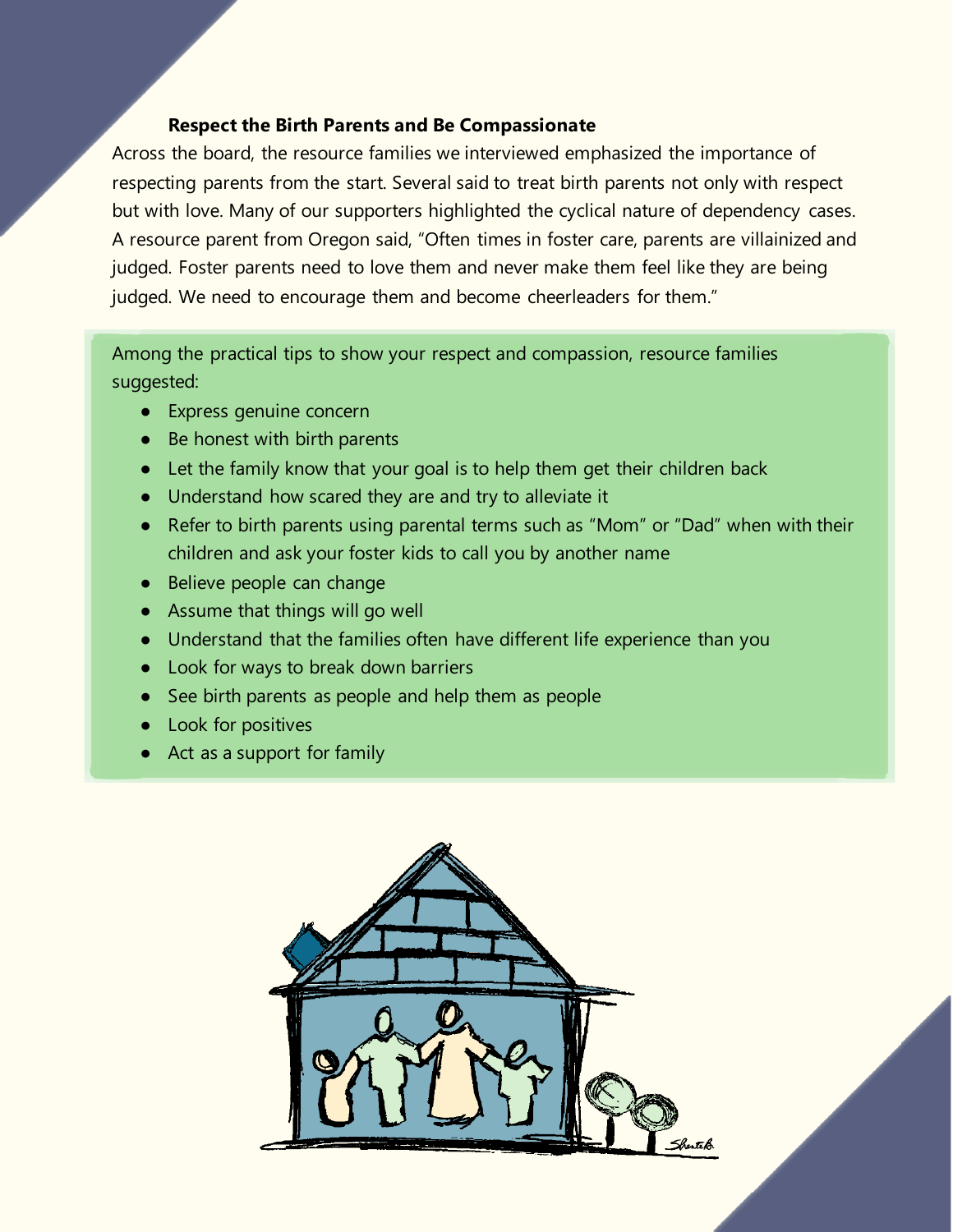## **Encourage Visitation (Parenting or Family Time) and Regular Contact**

Many of the resource parents stated that visitation is an opportunity not only for parenting, but to improve the relationship between the foster family and birth family. When physical visitation is limited by court order or scheduling, the resource families suggested having regular phone contact between parents and their children. When physical visitation is not limited, the resource parents said it was best for both the children and the birth parents to have as much visitation as possible.

Some practical ways resource families encouraged visitation and contact include:

- Advocating for increased visitation whenever safe
- Encouraging children to have phone calls with family, especially during the week and multiple times per week
- Helping children video chat with their birth parents and family members
- Inviting families to community events for visitation where the birth parents and children can act like a family and do activities when it is safe to do so
- Transporting the parents or children to visitation when possible or safe to do so
- Sending children with everything they might need on a visit such as games, snacks, and activities they can do with their parents; meeting spots can be boring

### **Communicate with the Family Regularly**

The resource families we interviewed said that knowledge is power. Birth parents need to know what is going on with their children and foster parents need to know the children and family's background. A resource parent from Osage Nation/Oklahoma said, "Birth parents are the experts on their kids."

The resource families offered these tips to maintain communication with the birth family:

- Ask parents about life before and the history of the children
- Involve parents or other family members in school functions/meetings
- Stay in constant contact; tell them it's ok to call any time
- Send pictures, photos, art projects, grades, etc. with the children to visits
- Have as many early conversations with parents as possible
- Transport kids to visits rather than using transporters if you are able
- Show an interest, not just in the child, but in the family as a whole
- Go to doctor appointments and other meetings together
- Include birth parents in decisions